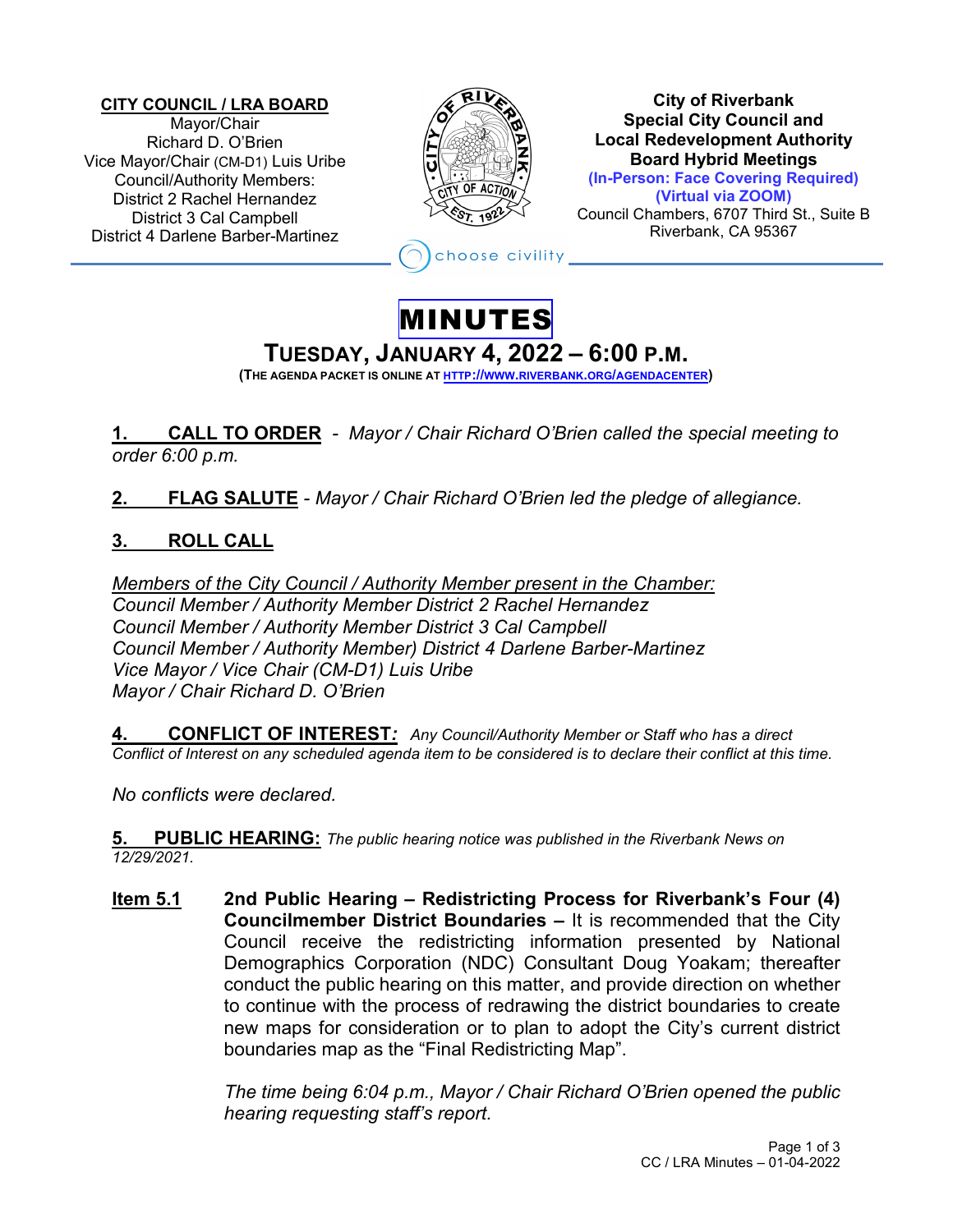*Consultant Doug Yoakam of National Demographics Corporation (NDC) presented a comprehensive staff report and PowerPoint Presentation. He advised the City Council that the new 2020 census data reflects that the City's change in district populations is within the 10% deviation of the population standard which indicates the current district boundaries' populations are relatively balanced. In conclusion he recommended that the City Council provide direction on whether to continue with the process of redrawing the district boundaries to create new maps for consideration or to indicate their plan to adopt the City's current district boundaries map as the "Final Redistricting Map".* 

*City Clerk Aguilar provided clarification to the City Council advising them of the mechanisms in place in the Elections Code which allows for the City to adjust district boundaries later under certain parameters.* 

*Mayor O'Brien opened the public hearing to public comment at 6:17 p.m. asking for those wishing to provide public testimony.*

#### *Public Comment*

*Evelyn Halbert questioned the hearing dates and the criteria used to establish boundaries.*

*Mr. Yoakam advised this is not the final hearing, the law requires four public hearings, and the City of Riverbank will hold the final two hearings on March 8, and March 22 to receive public input before making a final decision on mapping.*

*There being no further public testimony, Mayor O'Brien closed the public hearing at 6:29 p.m.*

*ACTION: By motion moved and seconded (Uribe / Barber-Martinez passed 5-0) to plan to adopt the City's current district boundaries map as the "Final Redistricting Map", subject to the remaining public hearings scheduled for March 8, 2022, and March 22, 2022.* 

> *Motion carried by unanimous City Council and LRA Board roll call vote: AYES: Uribe, Hernandez Campbell, Barber-Martinez and Mayor / Chair O'Brien NAYS: None / ABSENT: None / ABSTAINED: None*

#### **6. PUBLIC COMMENTS (No action can be taken)**

*No public comments were received.*